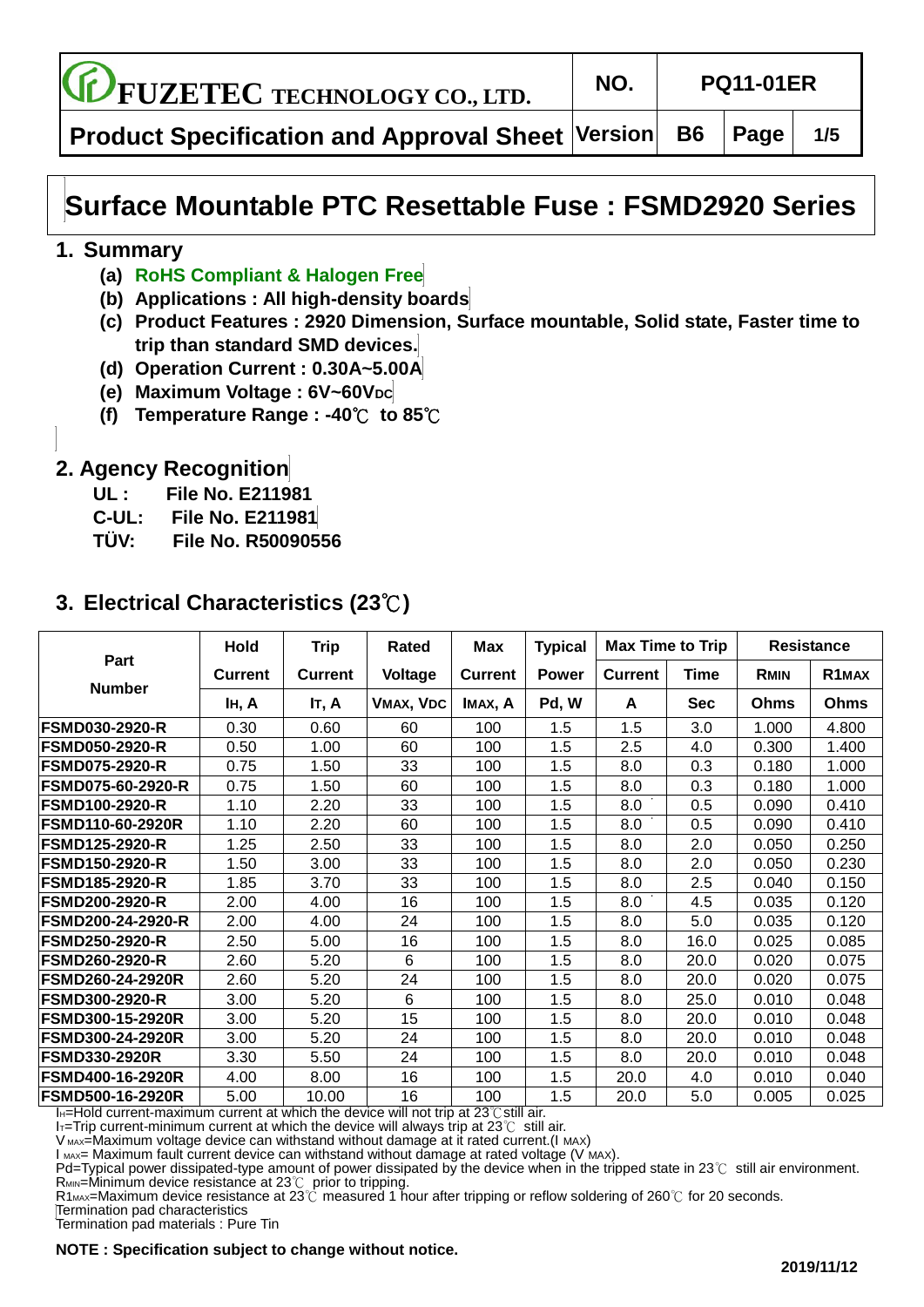| <b>CE FUZETEC TECHNOLOGY CO., LTD.</b>                       | NO. | <b>PQ11-01ER</b> |  |     |  |
|--------------------------------------------------------------|-----|------------------|--|-----|--|
| Product Specification and Approval Sheet Version   B6   Page |     |                  |  | 2/5 |  |

# **4. FSMD Product Dimensions (Millimeters)**



| <b>Part</b>              |      | A    |      | B    |      | C    |      | D    | Е    |      |
|--------------------------|------|------|------|------|------|------|------|------|------|------|
| <b>Number</b>            | Min  | Max  | Min  | Max  | Min  | Max  | Min  | Max  | Min  | Max  |
| <b>FSMD030-2920-R</b>    | 6.73 | 7.98 | 4.80 | 5.44 | 0.60 | 1.15 | 0.50 | 1.20 | 0.50 | 0.90 |
| <b>FSMD050-2920-R</b>    | 6.73 | 7.98 | 4.80 | 5.44 | 0.60 | 1.15 | 0.50 | 1.20 | 0.50 | 0.90 |
| <b>FSMD075-2920-R</b>    | 6.73 | 7.98 | 4.80 | 5.44 | 0.40 | 1.15 | 0.50 | 1.20 | 0.50 | 0.90 |
| <b>FSMD075-60-2920-R</b> | 6.73 | 7.98 | 4.80 | 5.44 | 0.60 | 1.15 | 0.50 | 1.20 | 0.50 | 0.90 |
| <b>FSMD100-2920-R</b>    | 6.73 | 7.98 | 4.80 | 5.44 | 0.40 | 1.00 | 0.50 | 1.20 | 0.50 | 0.90 |
| <b>FSMD110-60-2920R</b>  | 6.73 | 7.98 | 4.80 | 5.44 | 0.40 | 1.70 | 0.50 | 1.20 | 0.50 | 0.90 |
| <b>FSMD125-2920-R</b>    | 6.73 | 7.98 | 4.80 | 5.44 | 0.40 | 0.90 | 0.50 | 1.20 | 0.50 | 0.90 |
| <b>FSMD150-2920-R</b>    | 6.73 | 7.98 | 4.80 | 5.44 | 0.40 | 0.90 | 0.50 | 1.20 | 0.50 | 0.90 |
| <b>FSMD185-2920-R</b>    | 6.73 | 7.98 | 4.80 | 5.44 | 0.30 | 0.90 | 0.50 | 1.20 | 0.50 | 0.90 |
| <b>FSMD200-2920-R</b>    | 6.73 | 7.98 | 4.80 | 5.44 | 0.30 | 0.90 | 0.50 | 1.20 | 0.50 | 0.90 |
| <b>FSMD200-24-2920-R</b> | 6.73 | 7.98 | 4.80 | 5.44 | 0.20 | 0.80 | 0.50 | 1.20 | 0.50 | 0.90 |
| <b>FSMD250-2920-R</b>    | 6.73 | 7.98 | 4.80 | 5.44 | 0.30 | 0.90 | 0.50 | 1.20 | 0.50 | 0.90 |
| <b>FSMD260-2920-R</b>    | 6.73 | 7.98 | 4.80 | 5.44 | 0.30 | 0.90 | 0.50 | 1.20 | 0.50 | 0.90 |
| <b>FSMD260-24-2920R</b>  | 6.73 | 7.98 | 4.80 | 5.44 | 0.65 | 1.15 | 0.50 | 1.20 | 0.50 | 0.90 |
| <b>FSMD300-2920-R</b>    | 6.73 | 7.98 | 4.80 | 5.44 | 0.40 | 0.90 | 0.50 | 1.20 | 0.50 | 0.90 |
| <b>FSMD300-15-2920R</b>  | 6.73 | 7.98 | 4.80 | 5.44 | 0.40 | 1.15 | 0.50 | 1.20 | 0.50 | 0.90 |
| <b>FSMD300-24-2920R</b>  | 6.73 | 7.98 | 4.80 | 5.44 | 0.65 | 1.15 | 0.50 | 1.20 | 0.50 | 0.90 |
| <b>FSMD330-2920R</b>     | 6.73 | 7.98 | 4.80 | 5.44 | 0.65 | 1.15 | 0.50 | 1.20 | 0.50 | 0.90 |
| <b>FSMD400-16-2920R</b>  | 6.73 | 7.98 | 4.80 | 5.44 | 0.40 | 1.50 | 0.50 | 1.20 | 0.50 | 0.90 |
| <b>FSMD500-16-2920R</b>  | 6.73 | 7.98 | 4.80 | 5.44 | 0.40 | 1.50 | 0.50 | 1.20 | 0.50 | 0.90 |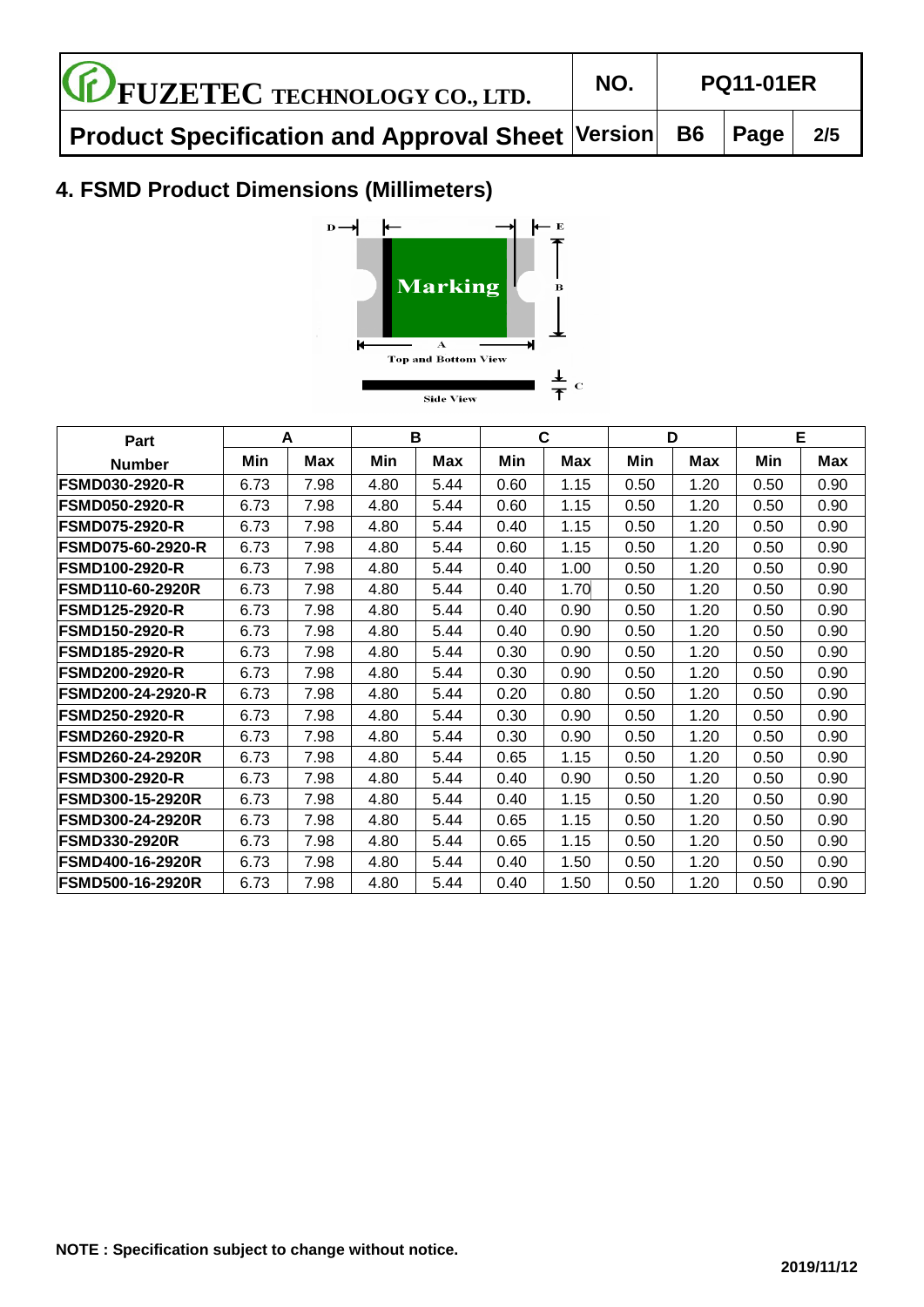| <b>CE FUZETEC TECHNOLOGY CO., LTD.</b>                       | NO. | <b>PQ11-01ER</b> |  |     |  |
|--------------------------------------------------------------|-----|------------------|--|-----|--|
| Product Specification and Approval Sheet Version   B6   Page |     |                  |  | 3/5 |  |

## **5. Thermal Derating Curve**



# **6. Typical Time-To-Trip at 23**℃



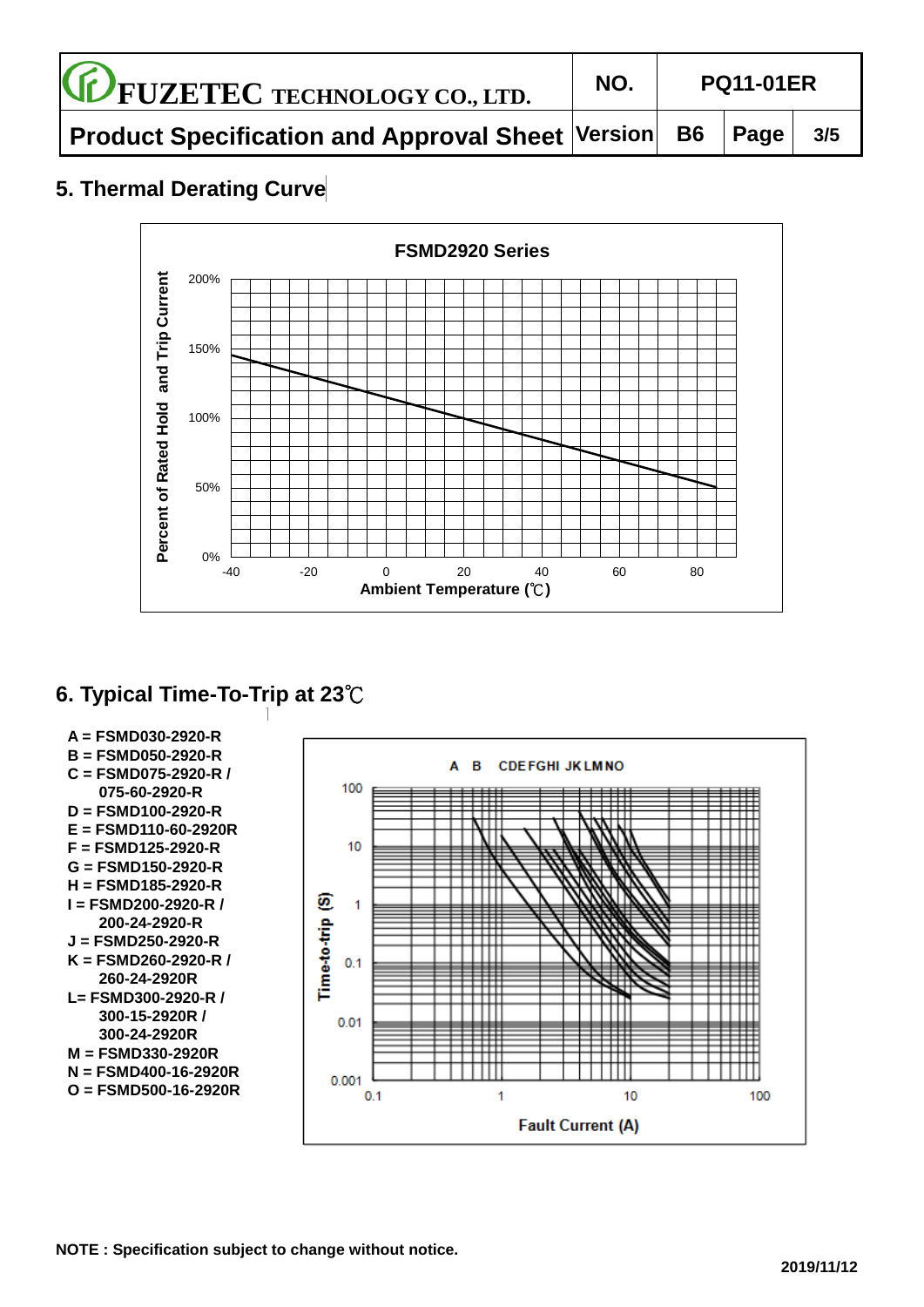| <b>CE FUZETEC TECHNOLOGY CO., LTD.</b>                                             | NO. | <b>PQ11-01ER</b> |  |     |  |
|------------------------------------------------------------------------------------|-----|------------------|--|-----|--|
| Product Specification and Approval Sheet $ \mathsf{Version} $ B6 $ \mathsf{Page} $ |     |                  |  | 4/5 |  |

#### **7. Material Specification**

Terminal pad material : Pure Tin

Soldering characteristics: Meets EIA specification RS 186-9E, ANSI/J-std-002 Category 3

### **8. Part Numbering and Marking System**

#### **Part Numbering System**  Part Marking System



Warning: - Each product should be carefully evaluated and tested for their suitability of application.

- -Operation beyond the specified maximum rating or improper use may result in damage and possible electrical arcing and/or flame.
- PPTC device are intended for occasional overcurrent protection. Application for repeated overcurrent condition and/or prolonged trip are not anticipated.4
- Avoid contact of PPTC device with chemical solvent, including some inert material such as silicone based oil, lubricant and etc. Prolonged contact will damage the device performance.<sup>47</sup>
- Additional protection mechanism are strongly recommended to be used in conjunction with the PPTC device for protection against abnormal or failure conditions.<sup>41</sup>
- Avoid use of PPTC device in a constrained space such as potting material, housing and containers where have limited space to accommodate device thermal expansion and/or contraction.41